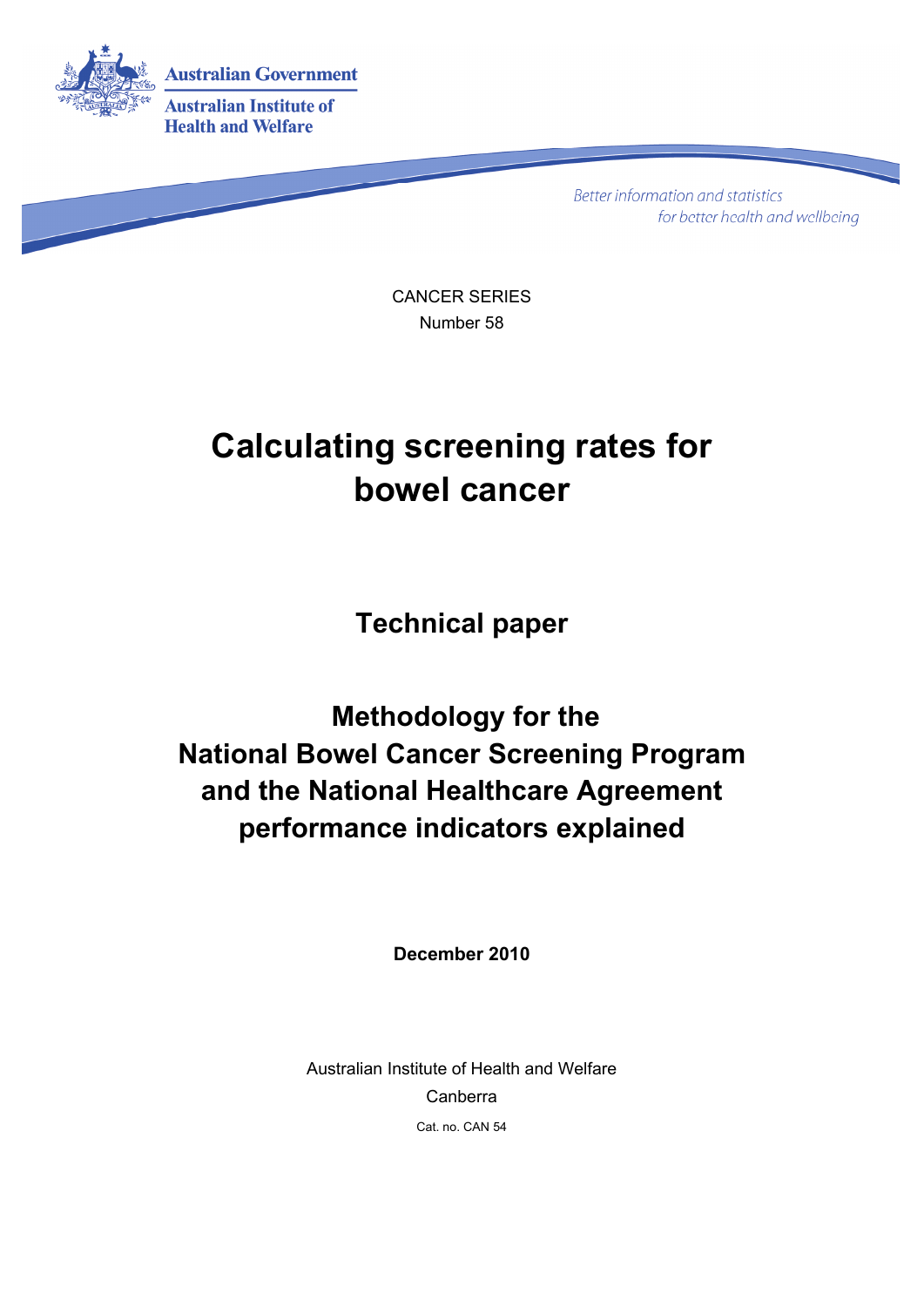#### **The Australian Institute of Health and Welfare is Australia's national health and welfare statistics and information agency. The Institute's mission is**  *better information and statistics for better health and wellbeing***.**

© Australian Institute of Health and Welfare 2010

This work is copyright. Apart from any use as permitted under the *Copyright Act 1968*, no part may be reproduced without prior written permission from the Australian Institute of Health and Welfare. Requests and enquiries concerning reproduction and rights should be directed to the Head of the Communications, Media and Marketing Unit, Australian Institute of Health and Welfare, GPO Box 570, Canberra ACT 2601.

This publication is part of the Australian Institute of Health and Welfare's Cancer series. A complete list of the Institute's publications is available from the Institute's website <www.aihw.gov.au>.

ISSN 1039-3307 ISBN 978-1-74249-068-7

#### **Suggested citation**

Australian Institute of Health and Welfare 2010. Calculating screening rates for bowel cancer: Methodology for the National Bowel Cancer Screening Program and the National Healthcare Agreement performance indicators explained. Cancer series no. 58. Cat. no. CAN 54. Canberra: AIHW.

#### **Australian Institute of Health and Welfare**

Board Chair Hon. Peter Collins, AM, QC

**Director** Penny Allbon

Any enquiries about or comments on this publication should be directed to:

Melissa Goodwin Australian Institute of Health and Welfare GPO Box 570 Canberra ACT 2601 Phone: (02) 6244 1041 Email: melissa.goodwin@aihw.gov.au

Published by the Australian Institute of Health and Welfare

ii **Please note that there is the potential for minor revisions of data in this report. Please check the online version at <www.aihw.gov.au> for any amendments.**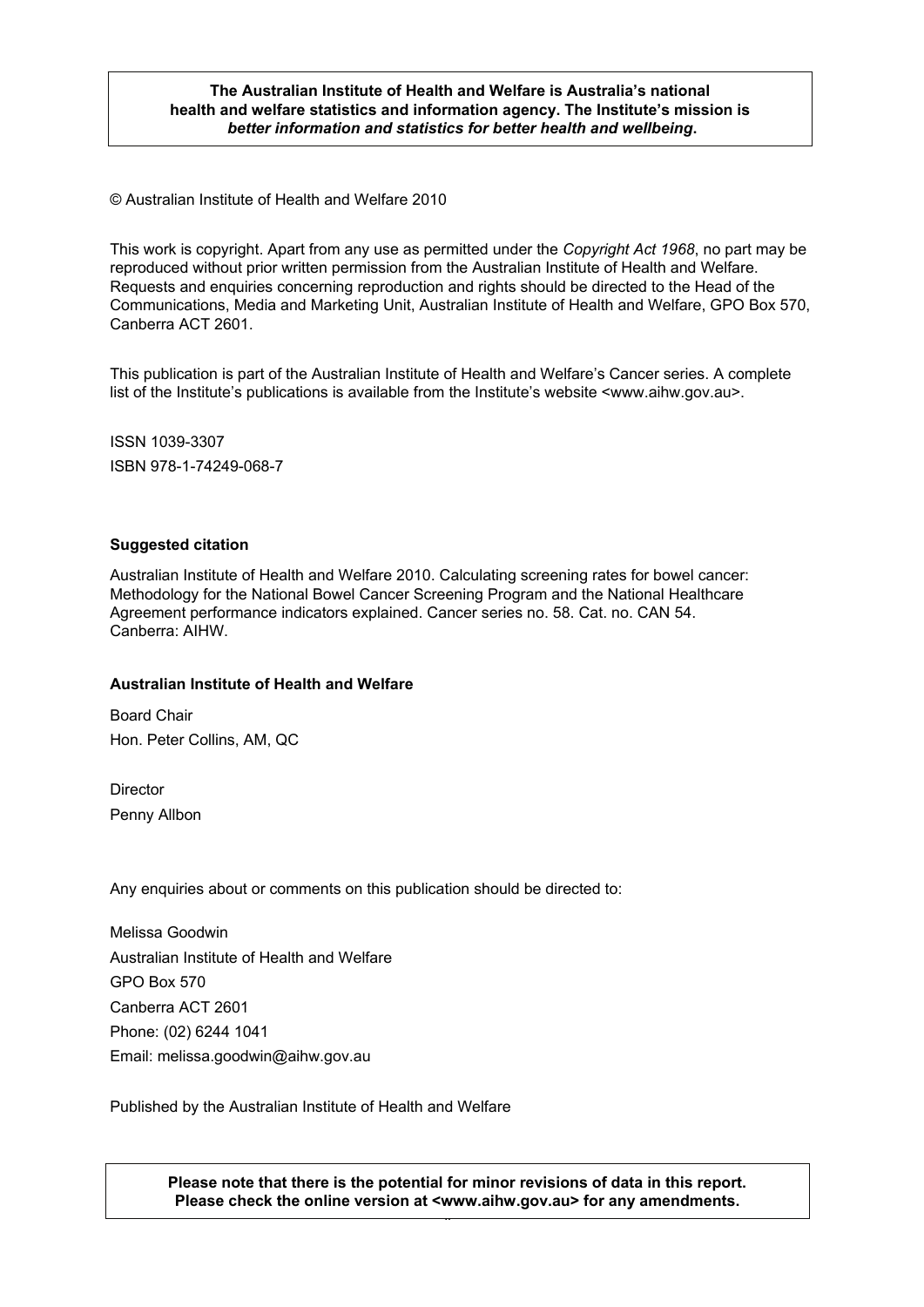# **Contents**

|                | 3 National Healthcare Agreement: PI 12-Bowel cancer screening rates4 |  |
|----------------|----------------------------------------------------------------------|--|
| $\overline{4}$ |                                                                      |  |
|                |                                                                      |  |
|                |                                                                      |  |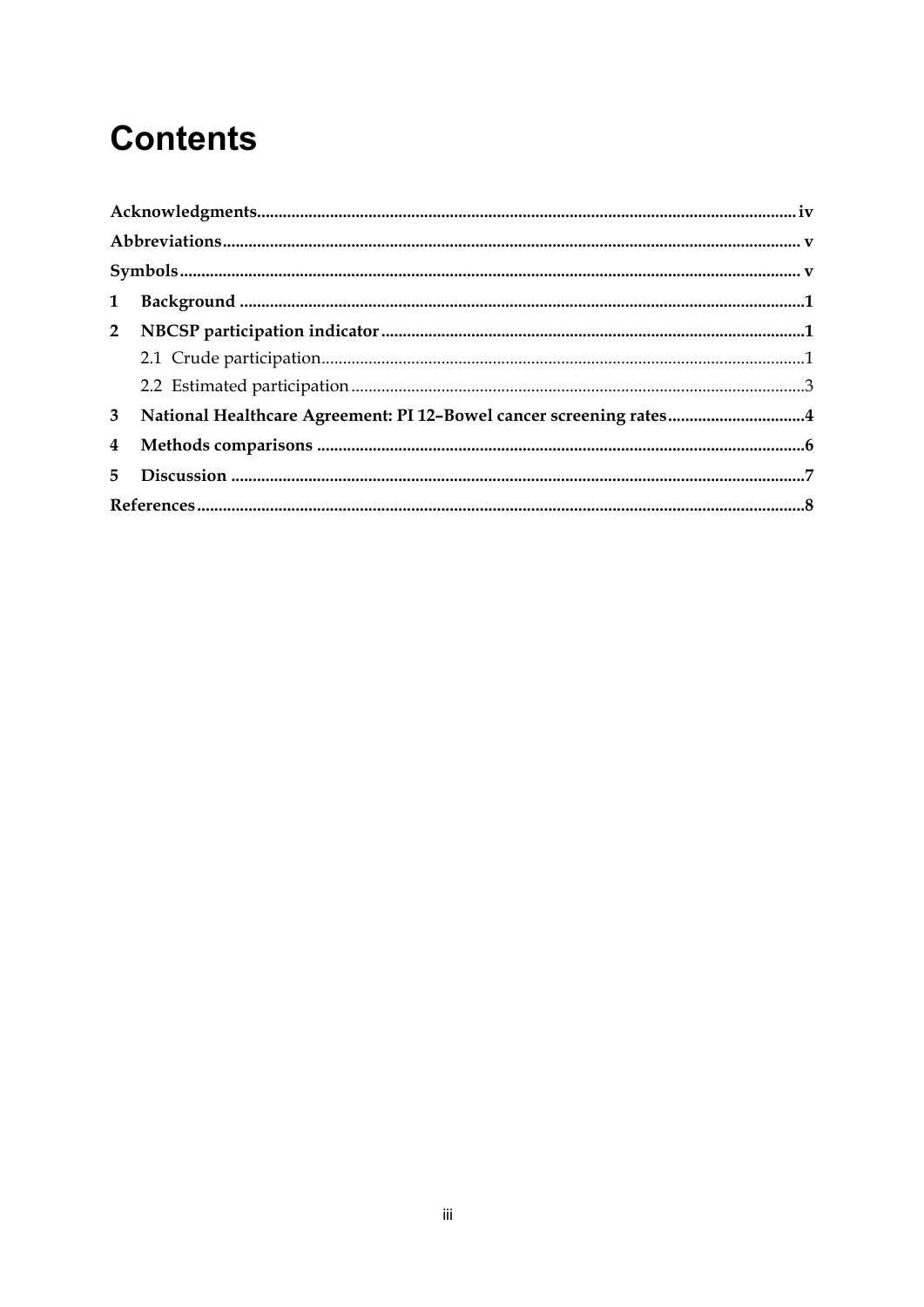## <span id="page-3-0"></span>**Acknowledgments**

This report was prepared by Melissa Goodwin and David Meere from the Cancer and Screening Unit of the Australian Institute of Health and Welfare and was funded by the Screening Section, Department of Health and Ageing.

Any enquiries about or comments on the content of this report should be directed to:

Ms Melissa Goodwin Cancer and Screening Unit Australian Institute of Health and Welfare GPO Box 570 Canberra ACT 2601 Phone: (02) 6244 1041 Email: cancer@aihw.gov.au

Any enquiries about or comments on the National Bowel Cancer Screening Program should be directed to:

Mr Alan Keith Director Bowel Cancer Screening Section MDP 152

Population Health Division Australian Government Department of Health and Ageing GPO Box 9848 Canberra ACT 2601

Phone: (02) 6289 3263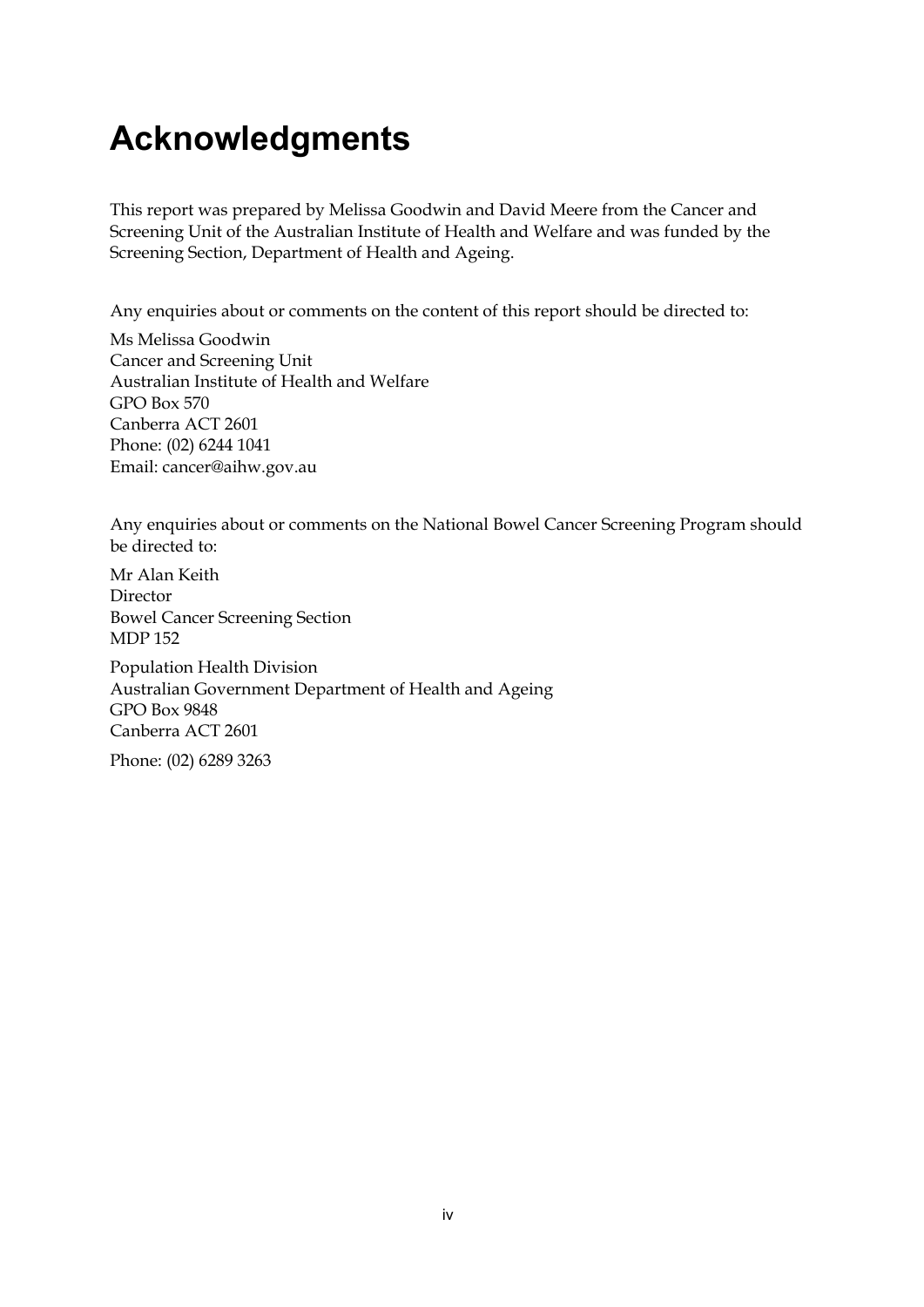## <span id="page-4-0"></span>**Abbreviations**

| <b>ABS</b>   | <b>Australian Bureau of Statistics</b>                |
|--------------|-------------------------------------------------------|
| ACT          | <b>Australian Capital Territory</b>                   |
| AIHW         | Australian Institute of Health and Welfare            |
| CI.          | confidence interval (see Appendix D)                  |
| DoHA         | Australian Government Department of Health and Ageing |
| FOBT         | faecal occult blood test                              |
| <b>NBCSP</b> | National Bowel Cancer Screening Program               |
| <b>NSW</b>   | New South Wales                                       |
| NT           | Northern Territory                                    |
| Qld          | Queensland                                            |
| SА           | South Australia                                       |
| Tas          | Tasmania                                              |
| Vic          | Victoria                                              |
| WA           | Western Australia                                     |

# <span id="page-4-1"></span>**Symbols**

| $\cdot$ . | not applicable                                                                                                        |
|-----------|-----------------------------------------------------------------------------------------------------------------------|
| n.a.      | not available                                                                                                         |
| n.p.      | not publishable because of small numbers, confidentiality concerns or other<br>concerns about the quality of the data |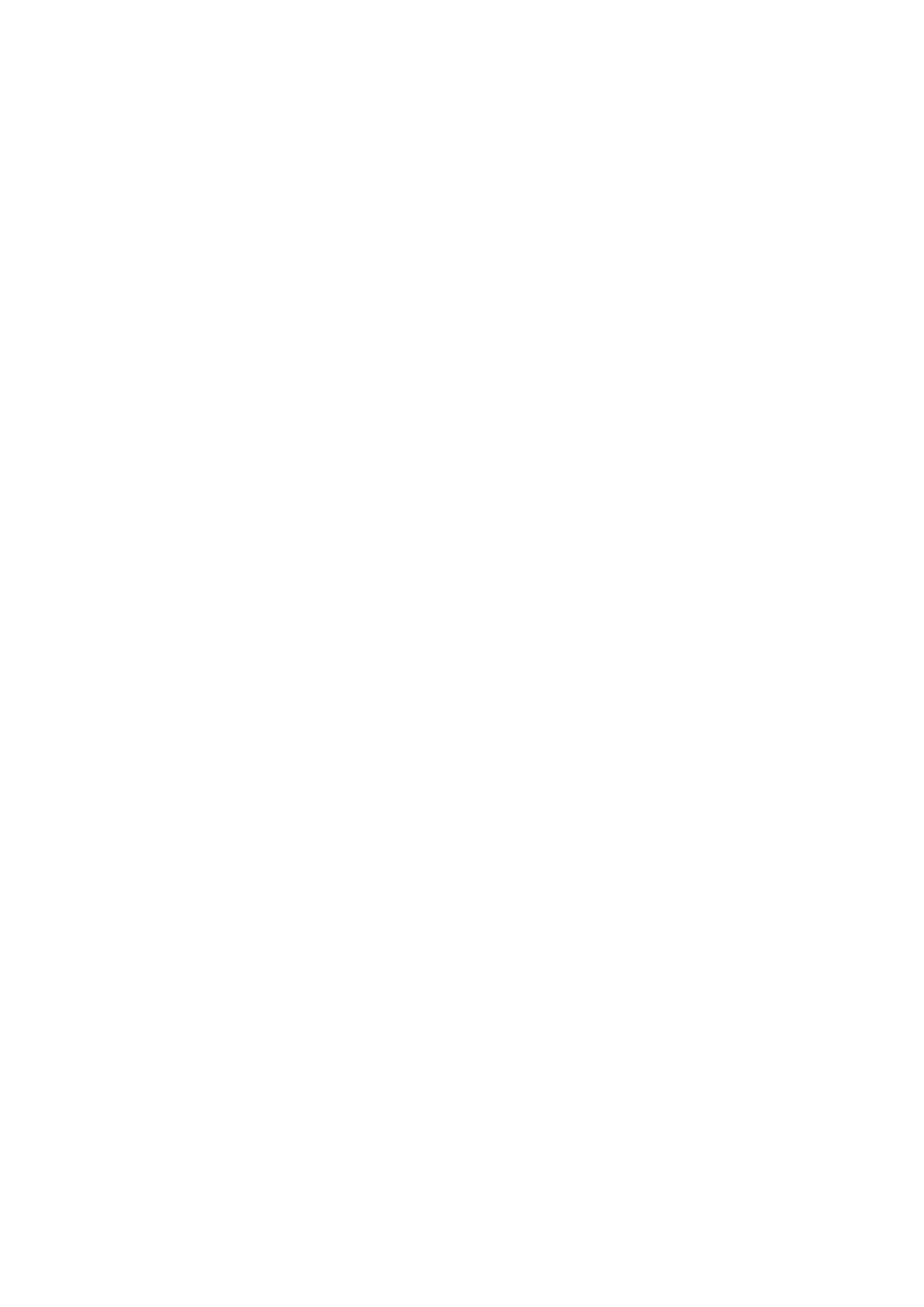# <span id="page-6-0"></span>**1 Background**

As part of the annual monitoring of the National Bowel Cancer Screening Program (NBCSP), the Cancer and Screening Unit at the Australian Institute of Health and Welfare (AIHW) produce program participation rates based on data from the program register maintained by Medicare Australia. These rates are made publicly available in the annual monitoring reports released by the AIHW.

In 2009, the AIHW were also asked to produce national rates for bowel cancer screening for the Council of Australian Government (COAG) National Healthcare Agreement key performance indicators. The method of calculating this screening rate was determined by the National Health Information Standards and Statistics Committee (NHISSC) independent of the NBCSP. These national rates are available in the *National Healthcare Agreement: Baseline performance report for 2008–09* released in June 2010.

Although these are similar concepts, the rates produced in each case are measures of different indicators, and consequently produce different results. This paper describes and explains the differences between the two indicators.

## <span id="page-6-1"></span>**2 NBCSP participation indicator**

The indicators in the NBCSP monitoring reports are a measure of the performance of the NBCSP. The participation indicator determines participation in the NBCSP by those people who are eligible to participate. Eligibility is determined by Medicare Australia.

Due to the unique implementation of the NBCSP, methods for calculating participation were designed by the AIHW in conjunction with the Program Advisory Group to account for the following peculiarities:

- only people invited by Medicare Australia are able to participate, and
- the time lag between invitation and participation.

As a result, the AIHW produce two statistics related to participation: a crude participation rate and an estimated participation rate adjusted for the time lag between invitation and participation. The methods and rationale for each are outlined below.

### <span id="page-6-2"></span>**2.1 Crude participation**

Crude participation is a simple measure of the proportion of people invited to participate in the program in a given year that have completed the Faecal Occult Blood Test (FOBT) kit. In the 2009 NBCSP annual monitoring report, crude participation was based on data available as at 31 January 2009.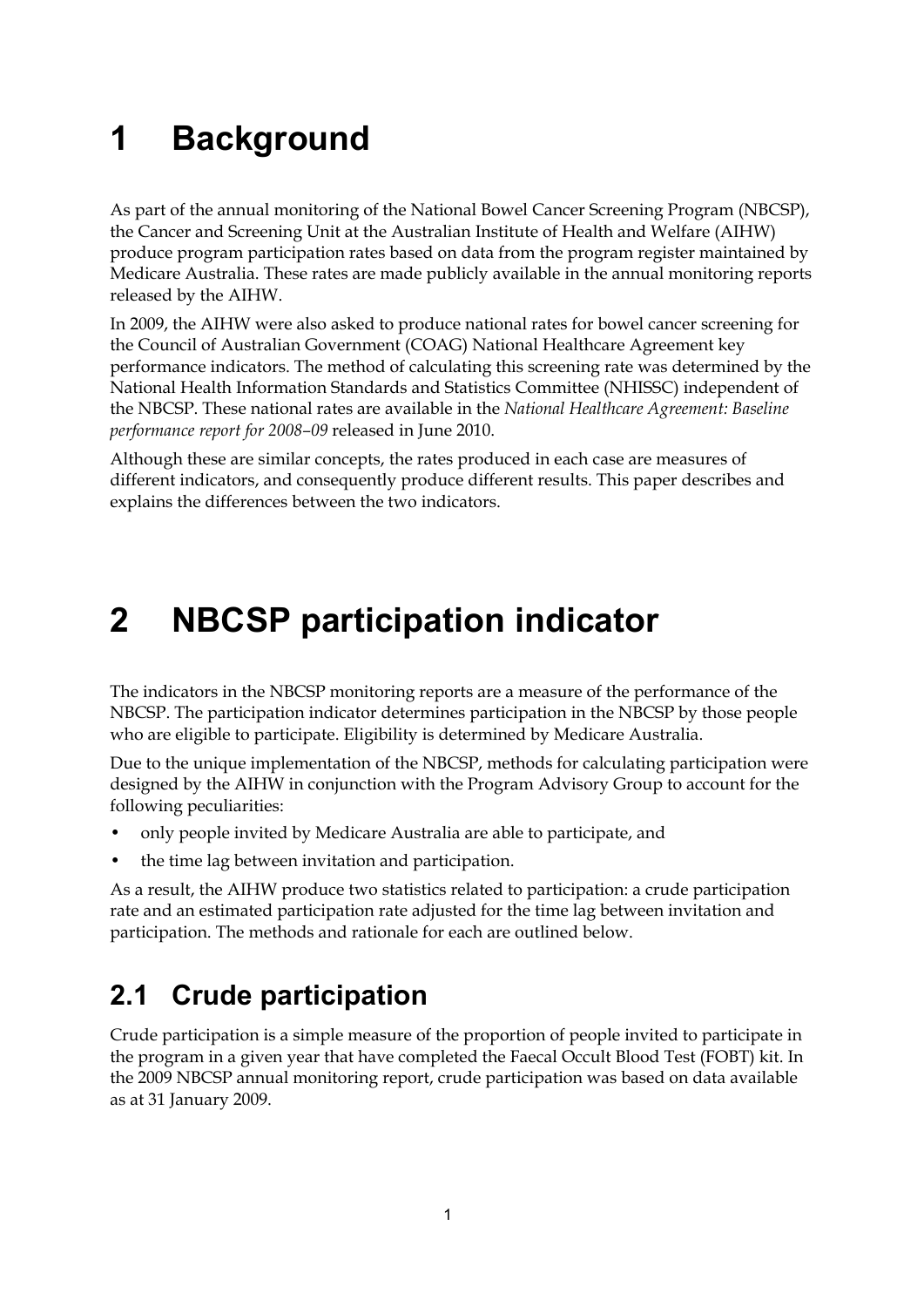#### **Algorithm**

**The number of people invited in a calendar year that have participated in the NBCSP The number of people invited to participate in the NBCSP in a calendar year** 

**\* 100**

#### **Numerator**

#### **The number of people invited in a calendar year that have participated in the NBCSP.**

This includes all those who were invited in the calendar year that returned a completed FOBT kit, as recorded in the NBCSP register.

#### **Numerator exclusions**

The numerator excludes the following people:

- those who were not in the NBCSP specified 50, 55 or 65 year age cohorts.
- those people who did not reside within the 8 states and territories.
- people who had opted off or suspended from the program (even if they returned a kit before opting off or suspending). This is due to privacy considerations.

#### **Denominator**

#### **The number of people invited in a calendar year to participate in the NBCSP.**

The denominator for crude participation in the NBCSP for a calendar year includes those people invited in the calendar year, as recorded in the NBCSP register.

#### **Denominator exclusions**

The numerator excludes the following invitations:

- those who were not in the NBCSP specified 50, 55 or 65 year age cohorts.
- those people who did not reside within the 8 states and territories.
- people who had opted off or suspended from the program (even if they returned a kit before opting off or suspending). This is due to privacy considerations.

#### **Discussion**

As the monitoring indicator is a measure of program performance, it was decided that the most appropriate denominator for calculating annual participation is the number of people invited by the program in the given year. Although it could be expected that the number of people invited should be equivalent to the population counts of the target age groups, the unique implementation of the NBCSP means that this is not necessarily true.

Secondly, due to the time taken between an invitation being sent and a person completing and returning the FOBT kit (usually around 12–16 weeks), data for people invited in the last 3 months of the year being analysed may be incomplete when the data is extracted on 31 January of the following year. Crude rates for previous years are considered complete as sufficient time has passed for all people invited in those years to have participated. The results of crude participation in the program for the years 2006–2008 are shown in Table 1.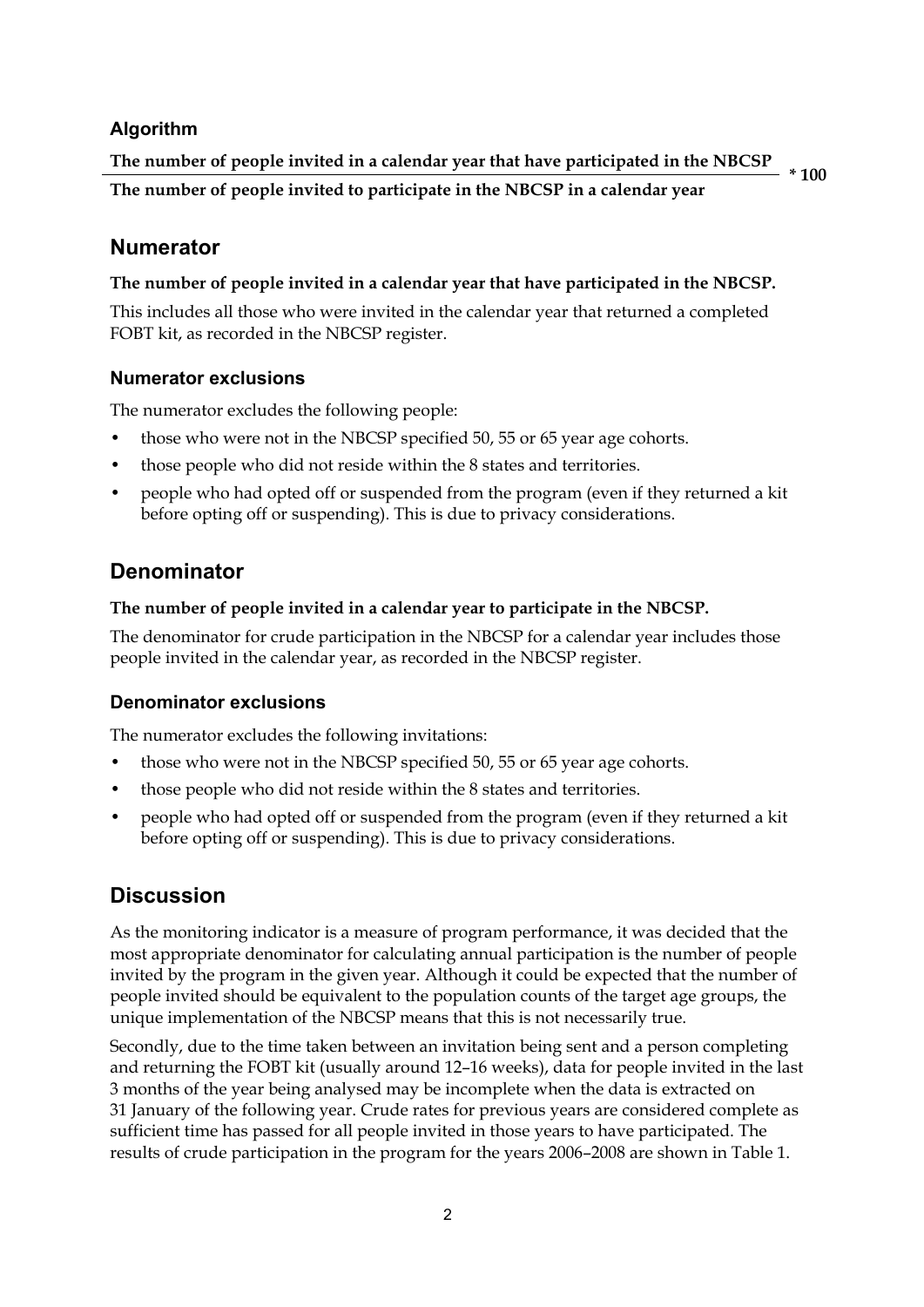|  |  |  | Table 1: Crude participation, by state and territory: 2006-2008 |  |
|--|--|--|-----------------------------------------------------------------|--|
|--|--|--|-----------------------------------------------------------------|--|

|        | <b>NSW</b>    | Vic           | Qld           | WA            | <b>SA</b>            | Tas       | <b>ACT</b>    | NΤ                   | Australia     |
|--------|---------------|---------------|---------------|---------------|----------------------|-----------|---------------|----------------------|---------------|
| 2006   | 41.8          | $\cdot$ .     | 44.2          | $\sim$        | $\sim$               | $\sim$    | 45.8          | $\ddot{\phantom{0}}$ | 42.0          |
| 95% CI | 41.4-42.1     |               | 42.5-45.9     | $\sim$        | $\ddot{\phantom{0}}$ |           | 43.8-47.7     |                      | $41.7 - 42.4$ |
| 2007   | 41.2          | 44.1          | 44.4          | 48.4          | 47.7                 | 48.6      | 47.3          | 35.9                 | 44.2          |
| 95% CI | $409 - 414$   | 43.9-44.4     | 44.1-44.7     | 48.1-48.8     | 47.2-48.2            | 47.8-49.4 | $46.2 - 48.3$ | $34.5 - 37.2$        | 44.0-44.3     |
| 2008   | 32.9          | 37.1          | 38.5          | 38.9          | 40.8                 | 43.2      | 39.1          | 22.3                 | 36.6          |
| 95% CI | $32.7 - 33.1$ | $36.8 - 37.3$ | $38.2 - 38.7$ | $38.6 - 39.3$ | $40.4 - 41.2$        | 42.5-43.9 | $38.1 - 40.0$ | $21.3 - 23.3$        | $36.5 - 36.7$ |

*Source:* National Bowel Cancer Screening Program annual monitoring report 2009

*Notes* 

1. Crude participation for all years is based on data available as at 31 January 2009.

2. Crude participation rates are calculated as the number of people who returned a completed FOBT kit as a proportion of the total number of the eligible population who were invited to screen, excluding people who suspended or opted off the Program.

3. Only New South Wales, Queensland and the Australian Capital Territory had started the NBCSP in 2006; therefore, 2006 data is only available for these jurisdictions.

4. Data for people invited in the last 3 months of 2008 may be incomplete as at 31 January 2009. Hence, 2008 crude rates may be an underestimate of the true participation rate.

5. People aged 50 years were invited to screen from 1 July 2008.

### <span id="page-8-0"></span>**2.2 Estimated participation**

To account for the time lag between invitation and participation, an estimated participation rate is calculated using Kaplan-Meier survival techniques. These techniques are standard statistical techniques to model time to an event and represent valid estimates of true participation rates. More information on the methodology used to calculate Kaplan-Meier estimates is available in Appendix D of the NBCSP annual monitoring report 2009 (AIHW & DoHA 2009).

The estimated Kaplan-Meier participation rates for 2008 are shown in Table 2 and can be compared with crude participation rates in Table 1.

|        | <b>NSW</b> | Vic  | Qld  | WA                                                                                        | SΑ   | Tas  | <b>ACT</b> | NT.  | Australia |
|--------|------------|------|------|-------------------------------------------------------------------------------------------|------|------|------------|------|-----------|
| 2008   | 35.5       | 40.0 | 40.4 | 42.4                                                                                      | 43.6 | 45.3 | 42.2       | 23.7 | 39.3      |
| 95% CI |            |      |      | 35.3-35.7 39.7-40.3 40.2-40.7 42.0-42.8 43.2-44.1 44.5-46.0 41.1-43.3 22.6-24.8 39.2-39.4 |      |      |            |      |           |

**Table 2: Estimated 52 week Kaplan-Meier participation, by state and territory: 2008**

*Source:* National Bowel Cancer Screening Program annual monitoring report 2009

*Notes* 

1. Estimated participation is based on data available as at 31 January 2009.

<sup>2.</sup> Rates for 2008 equal the estimated Kaplan-Meier participation rate at 52 weeks of people who returned a completed FOBT kit as a proportion of the total number of the eligible population who were invited to screen in 2008, excluding people who suspended or opted off the Program.

<sup>3.</sup> People aged 50 years were invited to screen from 1 July 2008 which lowered overall participation rates for 2008.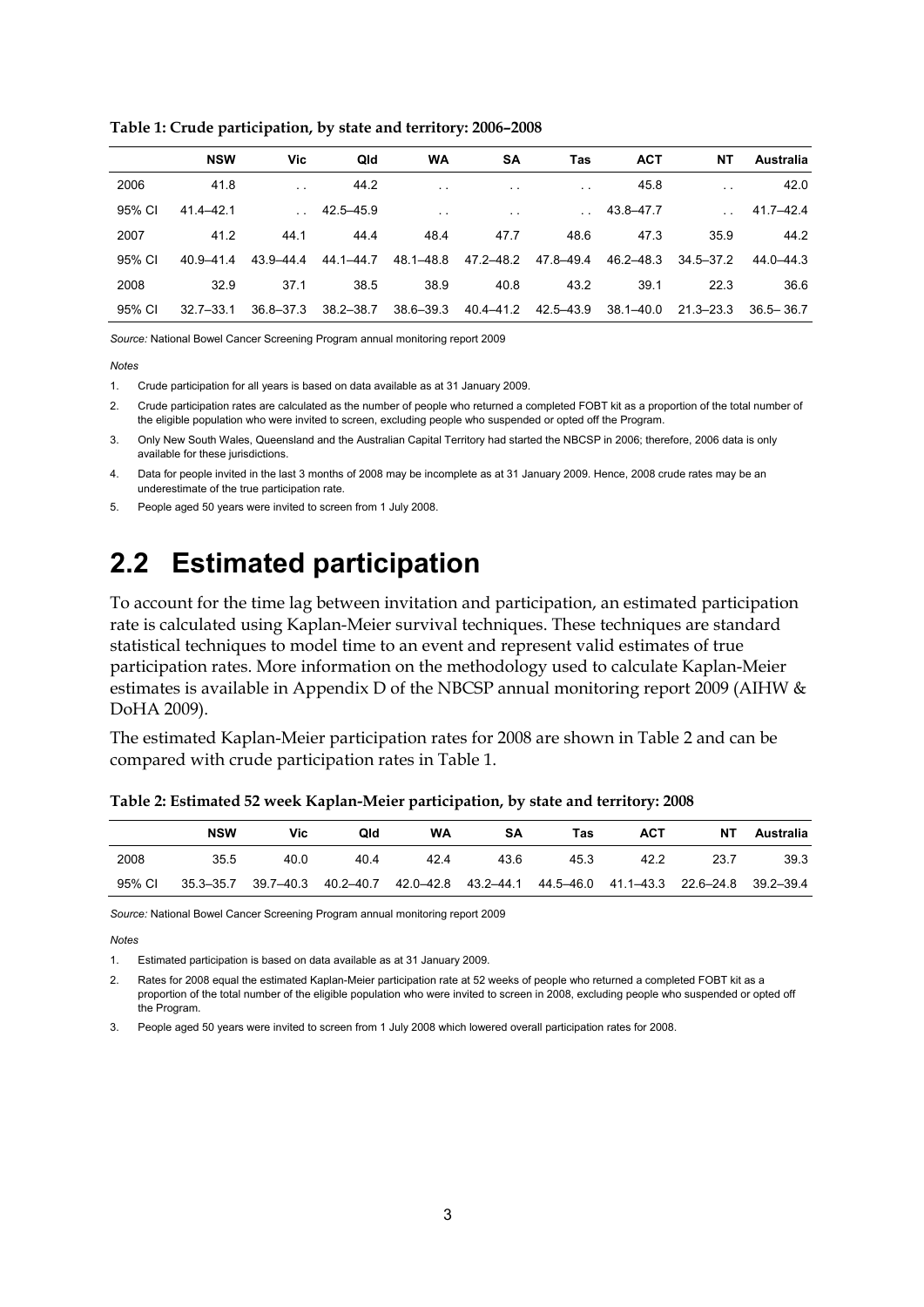# <span id="page-9-0"></span>**3 National Healthcare Agreement: PI 12–Bowel cancer screening rates**

Bowel cancer screening as recorded for the National Healthcare Agreement indicator is a measure of the proportion of the Australian population that were screened for bowel cancer in a calendar year. The NHA indicator recognises that FOBT screening for bowel cancer occurs both through the NBCSP as well as through opportunistic screening and other campaigns (such as BowelScreen, BowelCheck and Rotary Bowelscan); however, as national data are currently only available through the NBCSP, these data are used as a proxy measure for all bowel cancer screening. A Data Quality Statement outlining the issues associated with use of the NBCSP data accompanies the NHA PI 12 indicator.

The NHA PI 12 bowel screening indicator is calculated using the following method:

#### **Algorithm**

**The number of people who were screened for bowel cancer in a specified year The age-specific estimated resident population of Australia for the same year** 

**\* 100**

#### **Numerator**

#### **The number of people who were screened for bowel cancer in a specified year**

The number of people deemed to have been screened for bowel cancer in a calendar year is measured as the number of people that returned a completed NBCSP FOBT kit in that year, regardless of when they were invited into the program. For example, for 2008, any person recorded in the NBCSP register who first returned a completed (either correctly or incorrectly) FOBT kit between 1 January 2008 and 31 December 2008 is deemed to have been screened in 2008.

It is important to note that this is a slightly different "window" of data to the NBCSP participation indicator. It is also important to note that because of the age-cohort definitions of the NBCSP, the distribution methods of invitations by the NBCSP, and the time taken to respond to screening, this numerator may include people who are no longer 50, 55 or 65 years of age.

#### **Numerator exclusions**

The numerator excludes the following people:

- those who were not in the NBCSP specified 50, 55 or 65 year age cohorts at time of invitation; and
- those people who did not reside within the 8 Australian states and territories.

Unlike the NBCSP participation indicator, people who had opted off or suspended from the program are included.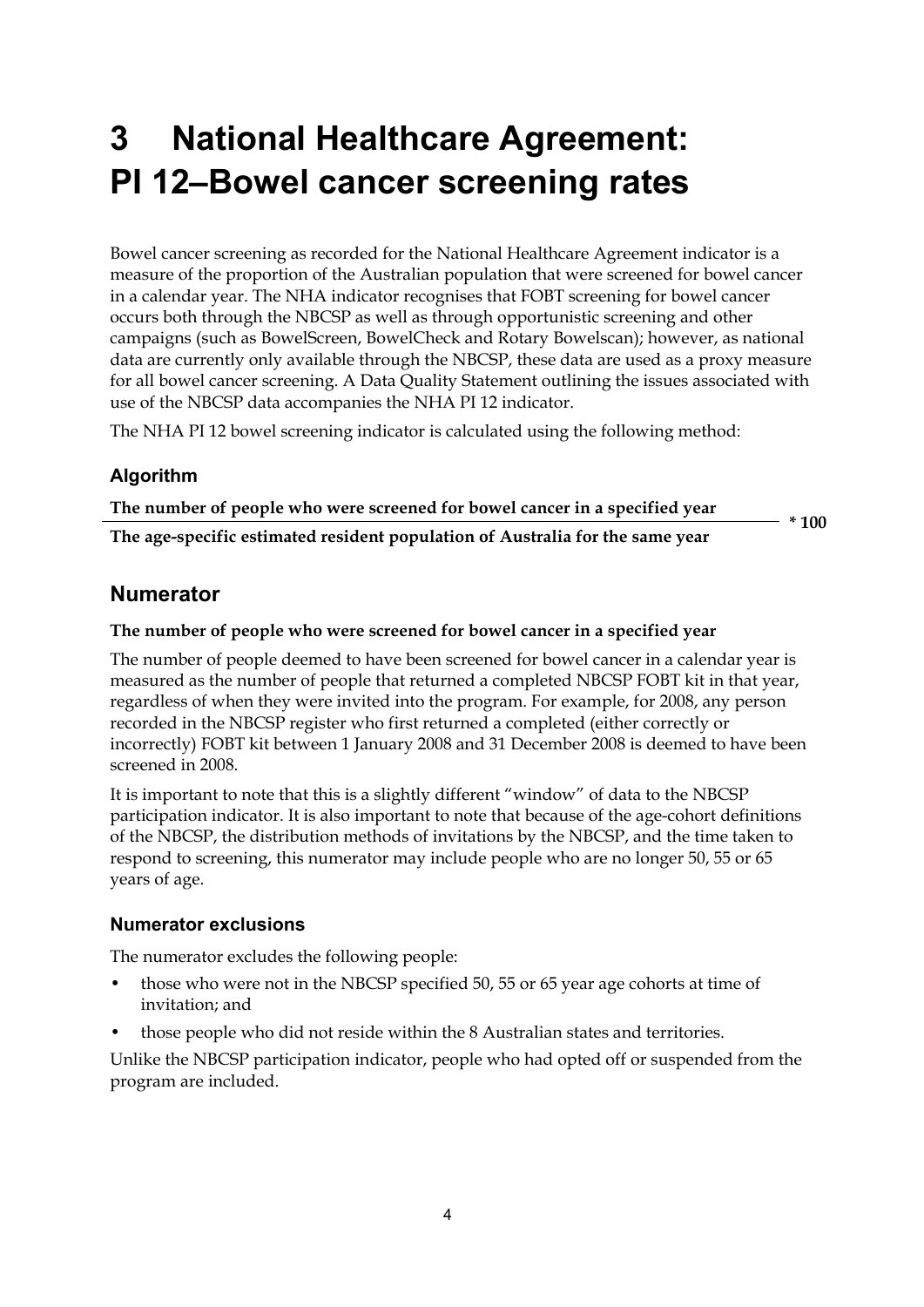#### **Denominator**

#### **The age-specific estimated resident population of Australia for the same year**

The denominator for participation in bowel cancer screening for a calendar year is based on the Australian Bureau of Statistics (ABS) Estimated Resident Population (ERP) for that year, by single-year age group (i.e. those aged 50, 55 and 65 in that year) and jurisdiction.

#### **Denominator exclusions**

There are no people excluded from the ERP-based denominator for the NHA indicator.

#### **Discussion**

Invitation to participate in the NBCSP is only extended to those people who hold a Medicare card, or a Department of Veterans Affairs gold card; however, the ERP, as calculated by the ABS includes those people resident in Australia (as opposed to foreign tourists) that are not eligible for Medicare benefits.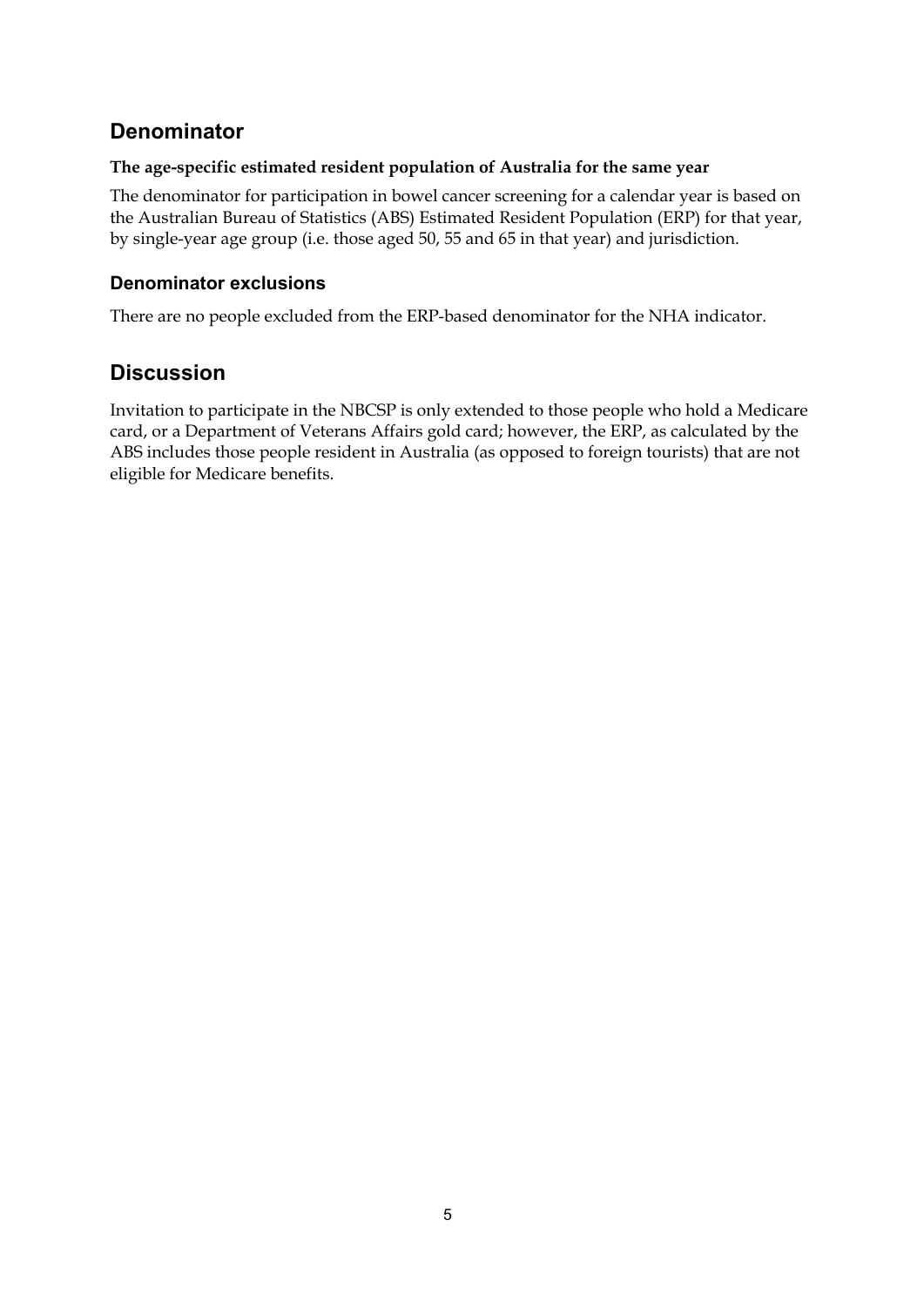### <span id="page-11-0"></span>**4 Methods comparisons**

Table 3 shows comparisons between the rates produced by the different methods. This highlights that while the numerators are similar between the two methods, the denominator can be markedly different. This is especially evident in New South Wales and Victoria where the numbers of invitations issued to both males and females were well below the ERP for the target age groups. Conversely in Queensland and South Australia the numbers of invitations issued to both males and females were higher than the ERP for the target age groups.

|                  |                  | <b>Males</b>     |             |            |                  | <b>Females</b> |            |
|------------------|------------------|------------------|-------------|------------|------------------|----------------|------------|
| <b>State</b>     | <b>Measure</b>   | <b>Numerator</b> | Denominator | Proportion | <b>Numerator</b> | Denominator    | Proportion |
| <b>NSW</b>       | <b>NBCSP</b>     | 33,015           | 110,247     | 29.9       | 39,280           | 109,749        | 35.8       |
|                  | NHA PI 12        | 33,857           | 118,319     | 28.6       | 40,301           | 120,639        | 33.4       |
| Vic              | <b>NBCSP</b>     | 24,572           | 73,011      | 33.7       | 29,645           | 73,252         | 40.5       |
|                  | NHA PI 12        | 26,001           | 88,425      | 29.4       | 31,333           | 90.970         | 34.4       |
| Qld              | <b>NBCSP</b>     | 26,453           | 75,149      | 35.2       | 30,871           | 73,837         | 41.8       |
|                  | NHA PI 12        | 27,909           | 72,845      | 38.3       | 32,380           | 72,915         | 44.4       |
| <b>WA</b>        | <b>NBCSP</b>     | 13,484           | 37,835      | 35.6       | 15,575           | 36,804         | 42.3       |
|                  | NHA PI 12        | 14,316           | 37,433      | 38.2       | 16,318           | 36,790         | 44.4       |
| <b>SA</b>        | <b>NBCSP</b>     | 11,512           | 30,873      | 37.3       | 13,776           | 31,116         | 44.3       |
|                  | NHA PI 12        | 12,159           | 28,551      | 42.6       | 14,646           | 29,623         | 49.4       |
| Tas              | <b>NBCSP</b>     | 3,556            | 8,995       | 39.5       | 4,210            | 8,982          | 46.9       |
|                  | NHA PI 12        | 3,927            | 9,399       | 41.8       | 4,567            | 9,549          | 47.8       |
| <b>ACT</b>       | <b>NBCSP</b>     | 1,694            | 4,711       | 36.0       | 2,083            | 4,955          | 42.0       |
|                  | NHA PI 12        | 1,798            | 5,485       | 32.8       | 2,192            | 5,810          | 37.7       |
| <b>NT</b>        | <b>NBCSP</b>     | 735              | 3,378       | 21.8       | 691              | 3,021          | 22.9       |
|                  | NHA PI 12        | 834              | 3,415       | 24.4       | 768              | 2,986          | 25.7       |
| <b>Australia</b> | <b>NBCSP</b>     | 115,021          | 344,199     | 33.4       | 136,131          | 341,716        | 39.8       |
|                  | <b>NHA PI 12</b> | 120,801          | 363,937     | 33.2       | 142,505          | 369,322        | 38.6       |

**Table 3: Example comparison of NBCSP monitoring report 2009 and NHA PI 12 2008–2009 bowel screening rates, by state and territory** 

*Notes* 

1. Numerators relate to screening data for 2008 derived from the National Bowel Cancer Screening Register.

2. NBCSP denominators are derived from invitations issued by the National Bowel Cancer Screening Register.

3. NHA PI 12 denominators are derived from Estimated Resident Populations for 2008.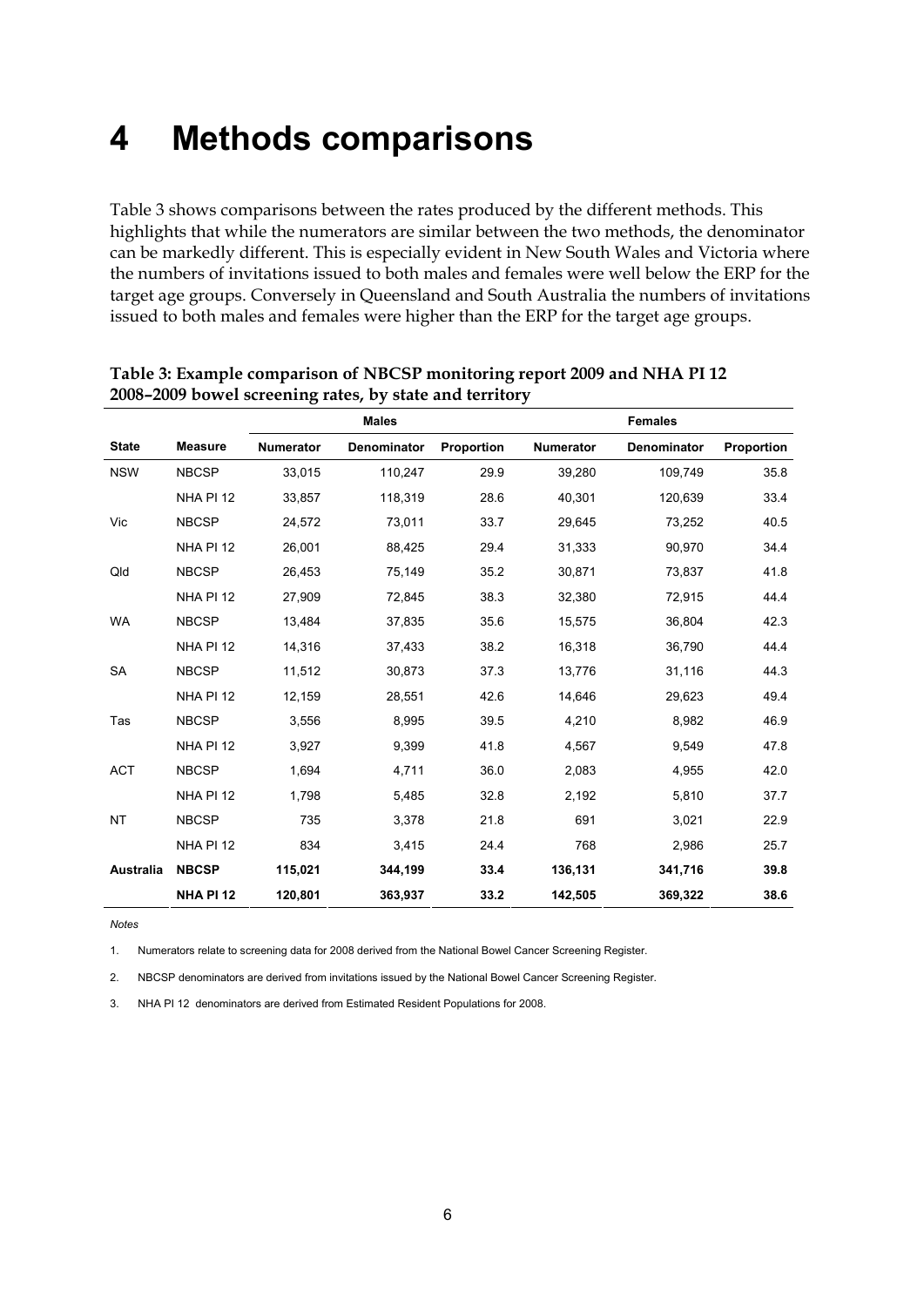# <span id="page-12-0"></span>**5 Discussion**

It is important to recognise that the NBCSP participation indicator and the NHA PI 12 indicator are measures of different things.

The participation indicator reported in the NBCSP monitoring reports is a valid and accurate measure of the program's performance. The unique implementation of the NBCSP to screen through invitation only means that an exact numerator and denominator can be determined, rather than estimated through population data. It allows for variations in distribution of FOBT kits by Medicare Australia—such as the inclusion of people aged 50 part way through 2008 (many of whom weren't invited until the last quarter of 2008) and the suspension of the NBCSP between May and October 2009 where many people who were eligible to screen in 2009 will not return a FOBT until 2010—to be accounted for. Until the NBCSP is offered continuously to all age-groups, use of population-based data as a denominator would make monitoring of program performance extremely inaccurate.

The NHA PI 12 indicator is not intended as a measure of the performance of the NBCSP rather it is a measure of bowel cancer screening by the Australian population. As such, the use of population data as the denominator for this indicator is entirely appropriate. Unfortunately, as the NBCSP is currently the only nationally available data source, FOBT completion in the NBCSP is used solely as the numerator. As a result, screening rates for people aged 50, 55 and 65 are used as a proxy for national bowel screening, thus leading to comparability problems between the two rates. Alternatively, if national data capturing other bowel screening activity in Australia become available, there will be no issues around comparability.

Many of the comparability problems between the two indicators produced in 2009 (using data from 2008) arise due to the phased in nature of the NBCSP—specifically the distribution methods of kits and the late introduction of 50-year olds into the program. This problem will be exacerbated for indicators produced in 2010 and 2011 as a result of the suspension and remediation of the NBCSP due to the faulty FOBT introduced in December 2008. It would be expected that as the problems created by the rollout of the NBCSP are overcome, and screening offered to all age groups, the differences in the two indicators will become less significant.